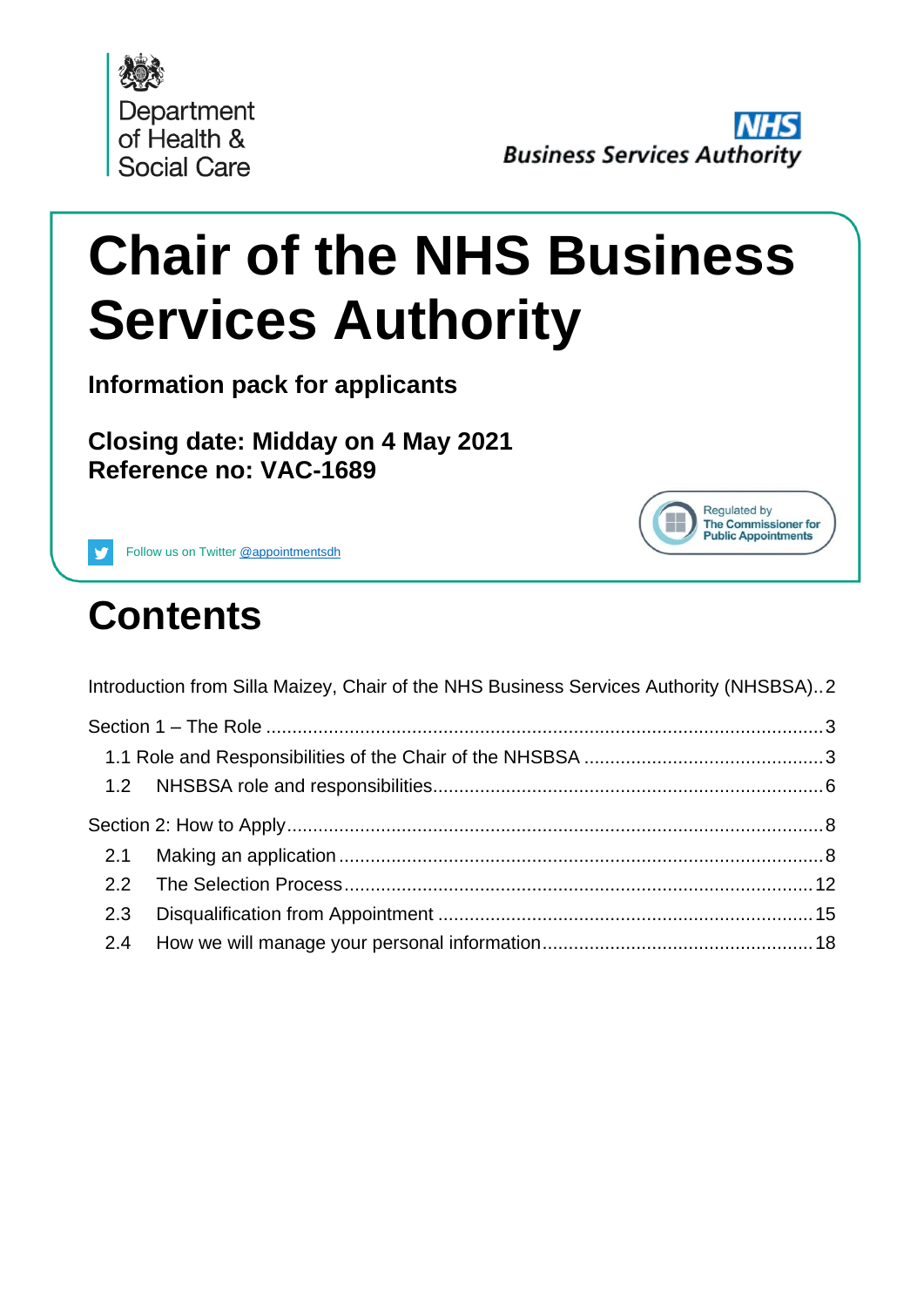#### <span id="page-1-0"></span>**Introduction from Silla Maizey, Chair of the NHS Business Services Authority (NHSBSA)**

The NHS Business Services Authority is an important, forward thinking and innovative Arms' Length Body with IT and digital development being at the very core of its ambitious strategy.

Its support for the NHS Long Term Plan and key Government priorities is centred around the national agenda on workforce, technology and prevention. It uses data to inform workforce planning across the NHS, to improve assurance about NHS providers, and to reduce fraud and error. The insights it brings through its internationally recognised analytics team and cutting-edge digital developments is helping it to realise the ambition of being a catalyst for better health.



During the COVID pandemic the NHS Business Services Authority has played a leading role on the national stage - rapidly establishing new services to support citizens throughout the UK and providing NHS organisations and front-line staff with the infrastructure they require during a time of great need. The energy with which the organisation has responded, and its highly effective collaboration with key partners, has been recognised nationally, and is setting the tone for the way in which the health and social care system will operate in the future.

With a strong and empowered executive leadership team driven by operational excellence and quality delivery, the Board is an engaged and important part of the organisation's business governance. The contribution from its non-executives is central to providing the challenge, support and assurance required for taking the NHS Business Services Authority forward with its ambitious agenda.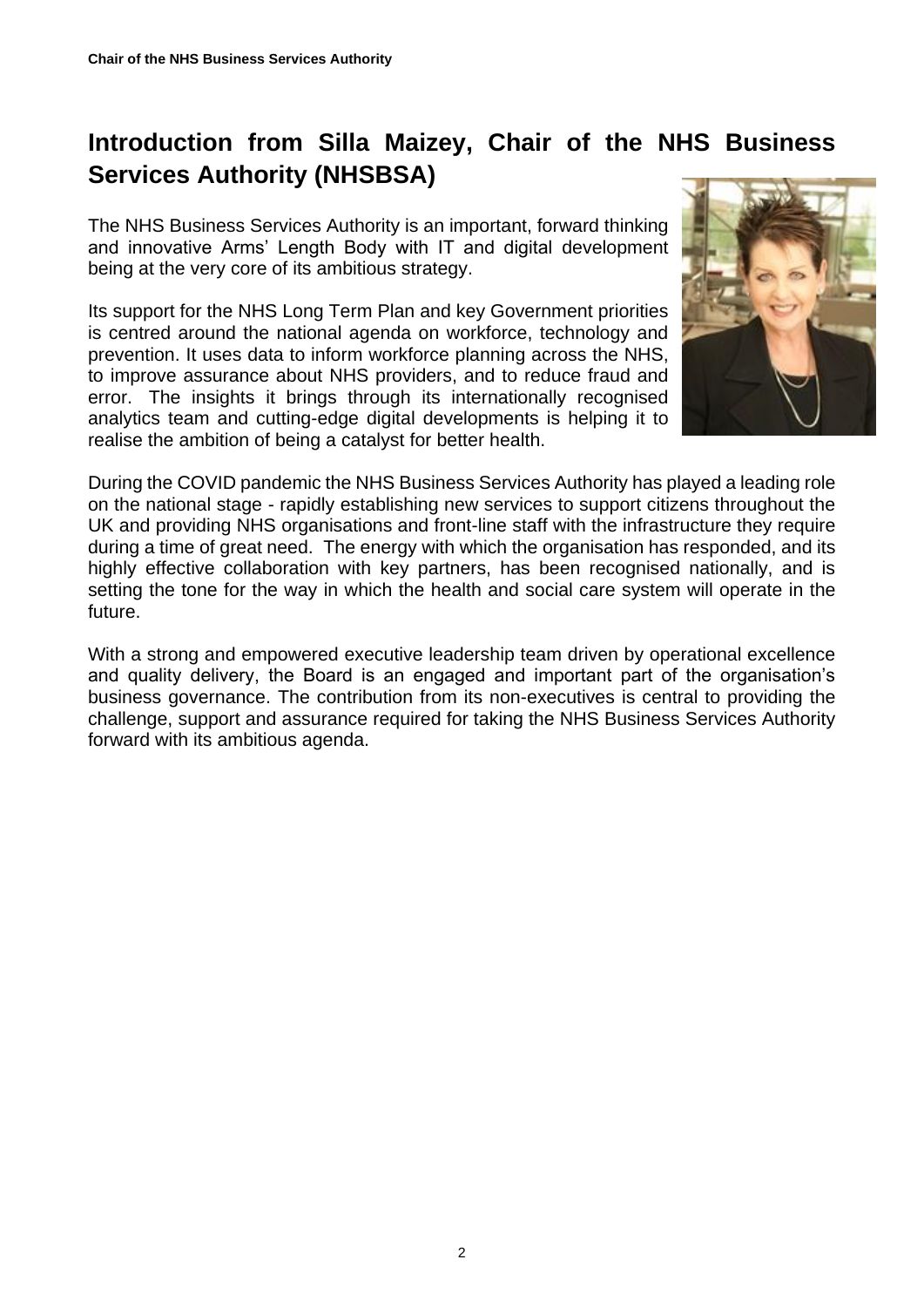## <span id="page-2-0"></span>**Section 1 – The Role**

## <span id="page-2-1"></span>**1.1 Role and Responsibilities of the Chair of the NHS Business Services Authority**

#### **Introduction**

Ministers are seeking to appoint the Chair to the board of NHS Business Services Authority (NHSBSA).

#### **Role and Responsibilities of the Chair**

This is an opportunity to operate at national level and support the delivery of a wide range of critical business services to the NHS that have a tangible impact on people's lives. The core responsibilities of the role are as follows:

#### Leadership

- Provide effective, visible and professional leadership to the Board in the pursuit of BSA's strategic vision and underpinning business plans to support delivery of the NHS Long Term Plan and the Department of Health and Social Care's priorities.
- Chair Board and sub-committee meetings in accordance with BSA's corporate governance framework, managing the interface between BSA's Non-Executive Board members and the senior executive team and monitoring and improving the effectiveness of the Board and leading succession planning.
- Build and maintain an effective relationship with Ministers and senior Civil Servants on policy and government strategies to ensure the success of BSA and its business outcomes and set the tone for relationships with key partners, building strategic alliances across the health and social care system to improve efficiency and develop value add services ensuring the needs of service users, NHS staff, patients and the public are met;
- Operate impeccable personal standards and propriety in relation to accountability, governance, risk and financial management, ensuring the organisation has effective governance in place with robust internal controls and strong performance management systems;
- Ensure strategic commercial contracts entered into by BSA are robust, fit for purpose and will deliver the required outputs and benefits;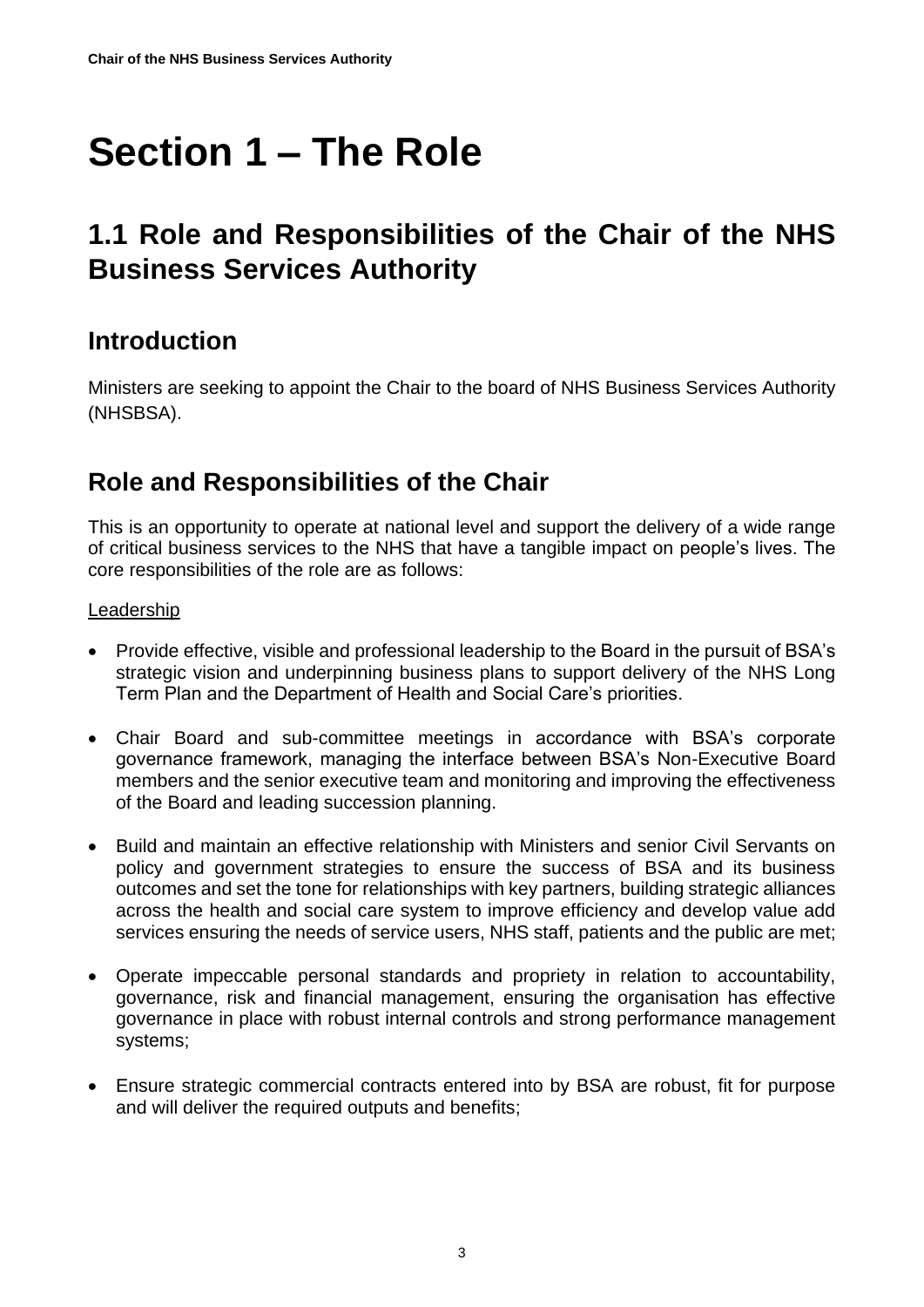• Work collaboratively with the Department of Health and Social Care to provide ongoing assurance about BSA's service delivery – in particular with regard to compliance with HM Treasury and Department of Health and Social Care requirements and ensure BSA exercises its functions in a way which is consistent with the duties of the Secretary of State.

#### **Qualities required for the role of the Chair**

The Department of Health and Social Care values and promotes diversity and encourages applications from all sections of the community. The boards of public bodies should reflect the population they are there to serve. Boards also benefit from fresh perspectives, and we are always keen to encourage candidates with private sector experience to consider applying for our roles.

#### **Essential Criteria**

To be considered, applicants need to demonstrate they have the qualities, skills and experience to meet all the essential criteria for appointment. *We are particularly interested in encouraging applications from candidates with significant, high-level and relevant commercial experience*.

- Successful leadership track record within a large organisation, service or system with an ability to chair the board of a significant national body;
- A passion for exceptional customer service and an ability to identify opportunities to improve business outcomes;
- First-class communication, influencing and negotiating skills, with an ability to command respect at the highest levels and develop partnerships that deliver lasting improvement to services;
- Financially astute, with a sophisticated understanding of commercially orientated performance and financial and contract management.

#### **Remuneration**

- The role of Chair is remunerated at the rate of £63,000 per annum, with a time commitment of two to three days per week.
- Remuneration is taxable, and subject to National Insurance contributions, both of which will be deducted at source under PAYE before you are paid. Remuneration is not pensionable.
- You may claim travel and subsistence expenses, which are properly and necessarily incurred in carrying out your role and responsibilities as a NED of the NHSBSA, in line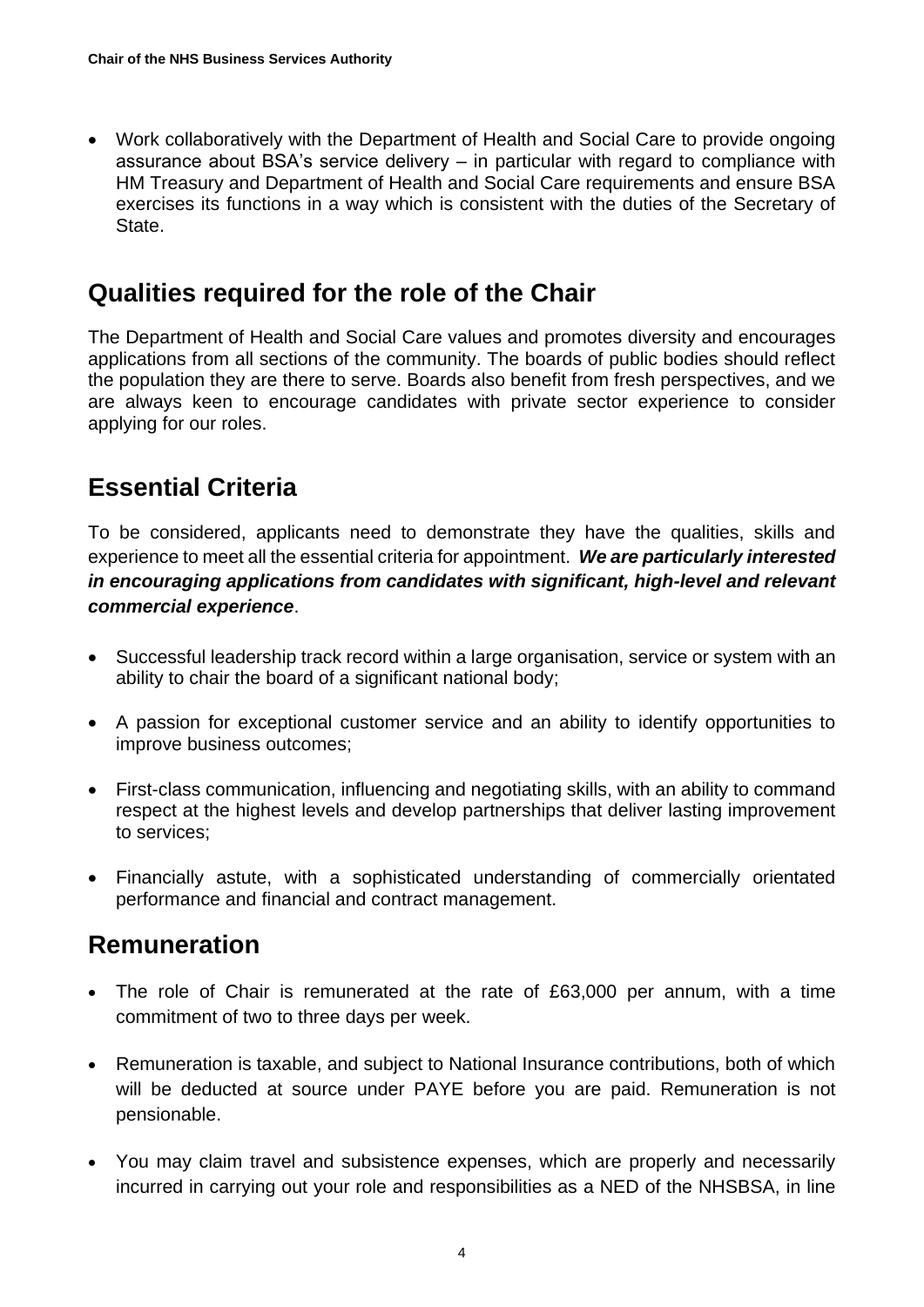with travel and subsistence policy and rates for the NHSBSA. A copy of the policy and rates can be obtained from the NHSBSA.

#### **Time commitment**

The time commitment will be two to three days per week.

Dates of scheduled future Board Meetings:

- 11 March 2021
- 22 April 2021
- 17 June 2021
- 8 July 2021
- 9 September 2021
- 13 & 14 October 2021
- 2 December 2021

#### **Location**

Meetings will take place in Newcastle or online.

#### **Tenure of office**

Ministers determine that the length of the appointment will be up to 3 years.

### **Accountability**

The Chair is appointed by the Secretary of State and is accountable to the Secretary of State for carrying out their duties and for their performance.

For further information regarding the role of the NHSBSA and the role of Chair please contact Nigel Zaman.

Email: [nigel.zaman@dhsc.gov.uk](mailto:nigel.zaman@dhsc.gov.uk)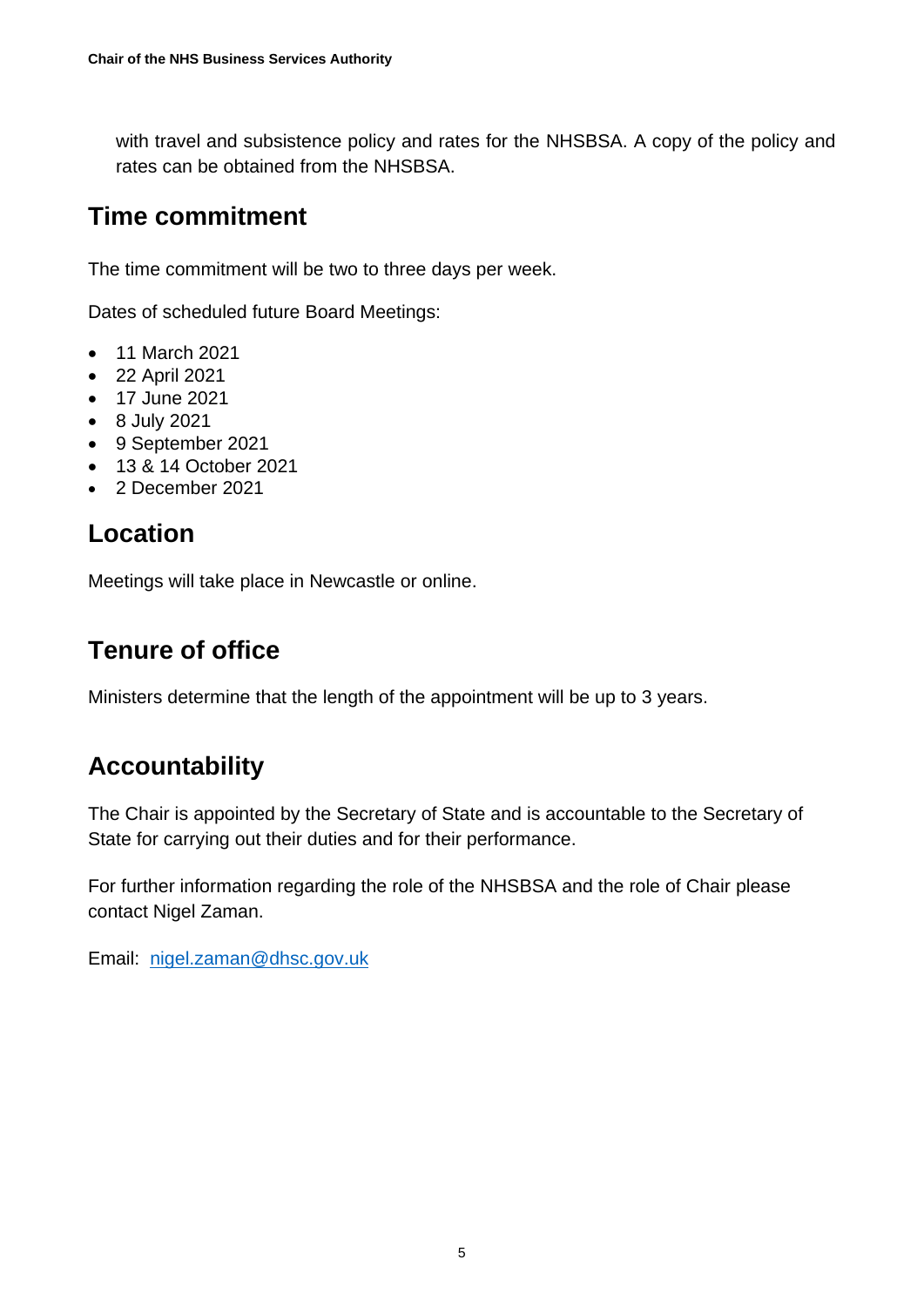## <span id="page-5-0"></span>**1.2 NHSBSA role and responsibilities**

NHS Business Services Authority (NHSBSA) is a Special Health Authority and Arms-Length Body of the Department of Health and Social Care. NHSBSA employs around 2500 people, with sites in Newcastle, Wakefield, Fleetwood, Sheffield, Bolton and Eastbourne. It manages £36 billion of NHS spend annually. Michael Brodie became Chief Executive Officer of NHSBSA in September 2019 and has developed an ambitious strategy for the business, expanding NHSBSAs focus across the wider health sector to ensure its strategy aligns with the NHS Long Term Plan and the future direction of travel.

NHSBSA delivers high volume, predominantly transactional services on behalf of the NHS and, since it was formed, has progressively taken on more operational functions. Since 2018, NHSBSA has supported work relating to EU Exit (National Supply Disruption Response and Overseas Health) and other services, for example digitisation of the Healthy Food Scheme, Child Migrant Scheme and Student Maintenance.

NHSBSA's services are broadly split into 3 areas: Primary Care Services, Citizen Services and Workforce Services.

- Primary Care Services include processing around 1 billion prescription items per year for pharmacists who have dispensed prescriptions in England and managing payments to dentists for NHS work in England and Wales, processing around 44 million forms a year. Since 2015 NHSBSA has provided a scanning service, digitising medical records to release space for frontline patient care. It also provides a Provider Assurance service on behalf of NHS England
- Citizen services include managing NHS student and social work bursaries in England, help with health costs including administering medical exemption certificates, maternity exemption certificates, prescription pre-payment certificates and the lowincome scheme. NHSBSA is responsible for administering European Health Insurance Cards and in 2018 took over the full Overseas Health Service from the Department of Work and Pensions
- Workforce Services NHSBSA administers the NHS Pension scheme for 2.6 million members and in April 2018 it also took responsibility of the Electronic Staff Record (ESR) and NHS Jobs - the national portal for advertising NHS job vacancies, meaning that it provides the full hire to retire journey for NHS Employees. NHSBSA also provides HR Shared Services to its client base. Workforce planning is a key area of NHSBSAs strategy with a number of system developments currently ongoing including development of NHS Jobs (the main job advertisement and recruitment portal for NHS organisations), a smartphone app for NHS Employees called 'NHSLife' and the 'My NHS Pension' self-service portal which provides users quick and easy access to their pension information and the facility to calculate what their pension will be depending on what age they retire.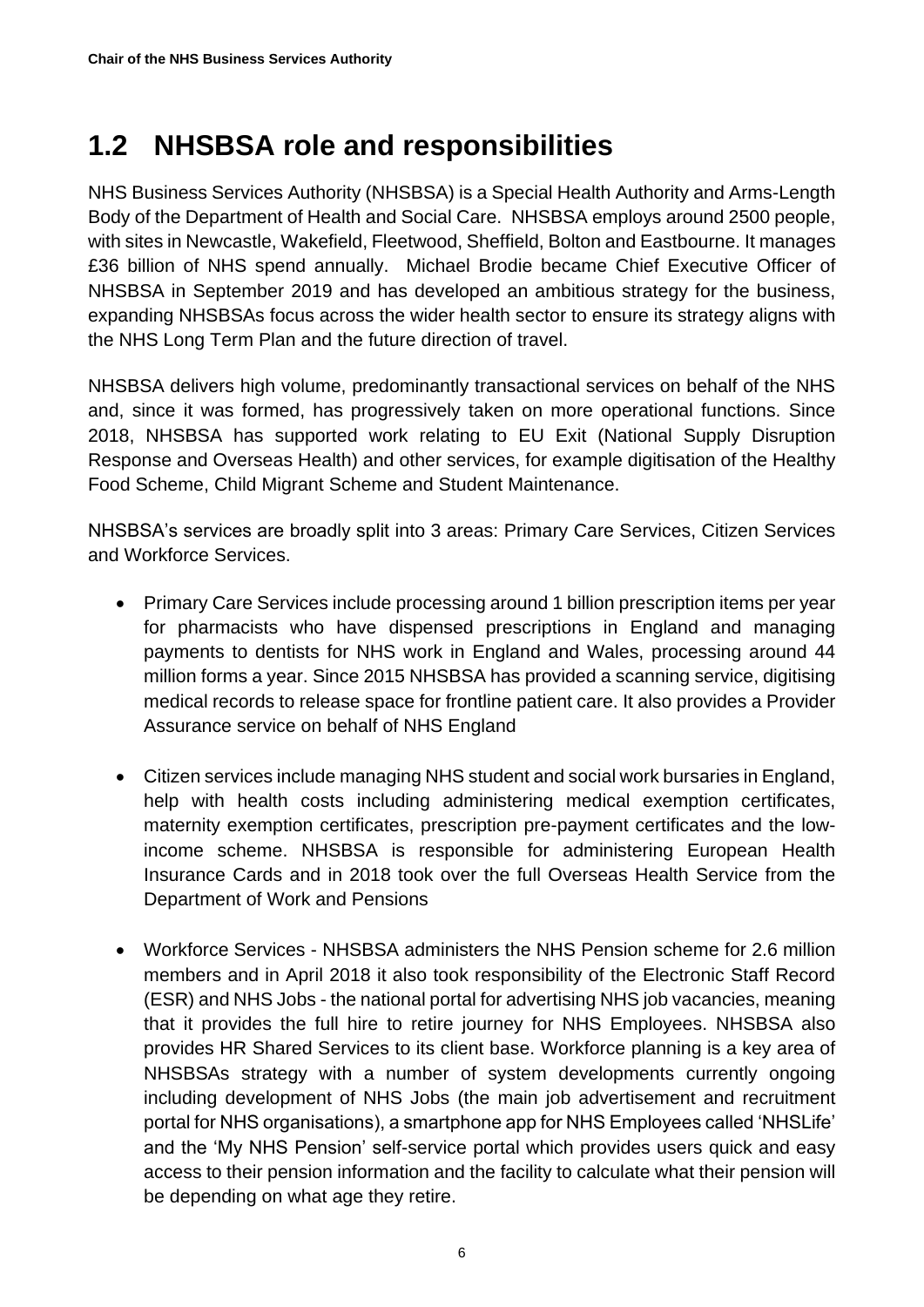Over the last two years NHSBSA has developed its data analytics and digital capability to save money for taxpayers and improve how patients can use its services through apps and other on-line services. NHSBSA has recently hosted visits by Matt Hancock, Secretary of State for Health and Social Care who described it as 'a brilliant forward-thinking body, vital to improving the NHS' and Matthew Gould, CEO of NHSX who was 'hugely impressed' with NHSBSA's digital capability.

Between 2013 and March 2019 NHSBSA ran the Pacific Programme, using insight from its data and specialist expertise to release £1bn for reinvestment into the NHS. Identifying health system-wide savings is now embedded in the culture of NHSBSA.

NHSBSA's purpose is to be a catalyst for better health and to use its data and insight to add value to the wider health system. NHSBSA's strategy has been developed to focus more on people and collaboration with key partners. Its strategic ambitions include:

- **Population Health:** using population data and joining this with other sources using data analytics to improve healthcare, prevention and signposting
- **Workforce**: supporting national and local workforce planning through analytics
- **Provider assurance**: expanding existing provider assurance services to NHS England
- **At Scale Payments:** using NHSBSA's infrastructure to deliver other high-volume transactional services on behalf of the NHS
- **Fraud, error and waste**: using predictive analytics to stop fraudulent claims before payment
- **Data and analytics**: partnering with AI specialists to offer predictive analytics services to the NHS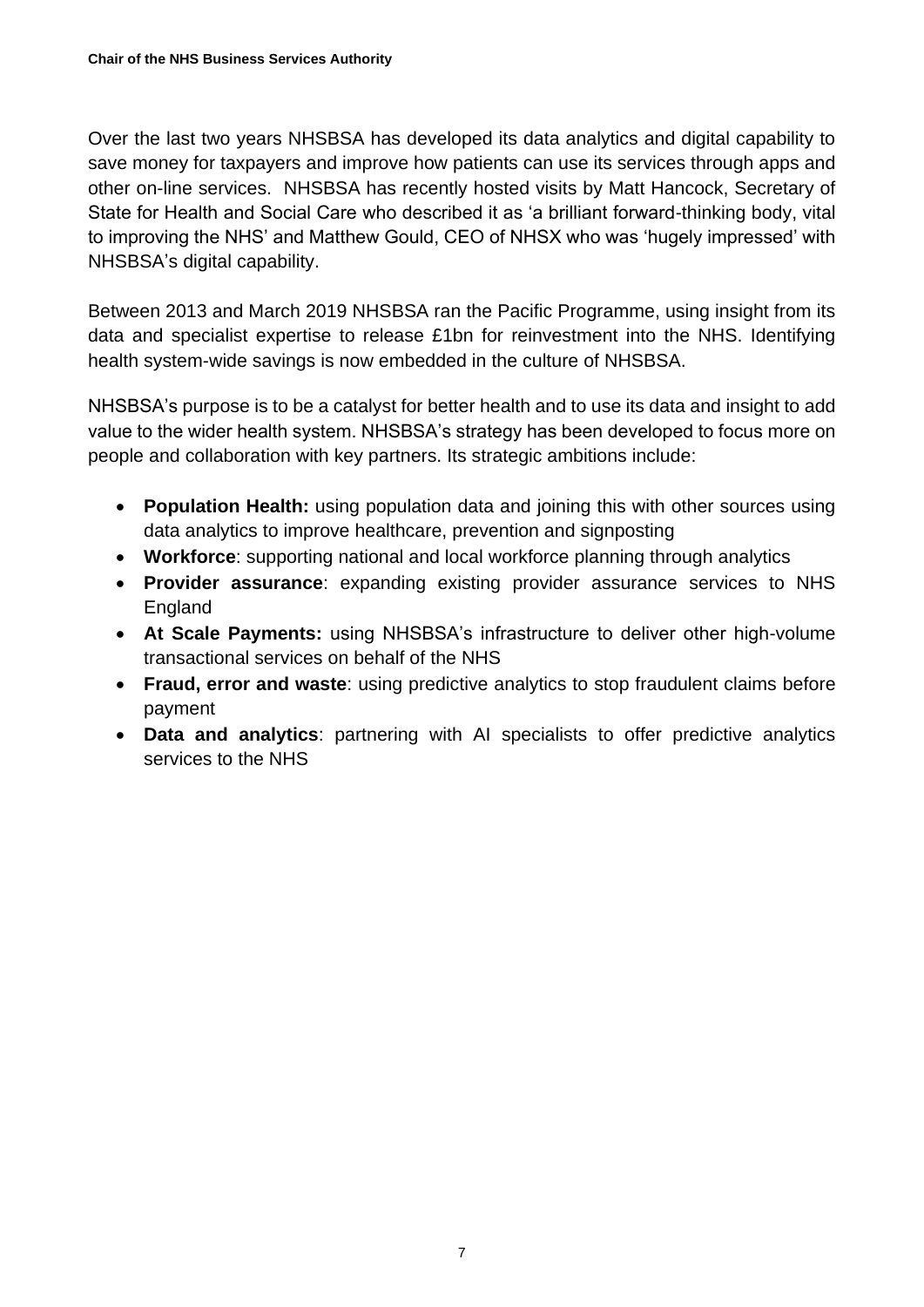## <span id="page-7-0"></span>**Section 2: How to Apply**

## <span id="page-7-1"></span>**2.1 Making an application**

Thank you for your interest in the appointment of the Chair to the NHSBSA.

To make an application please email your CV, a supporting letter and completed monitoring forms to: [appointments.team@dhsc.gov.uk](mailto:appointments.team@dhsc.gov.uk) – please quote **VAC-1689** in the subject field.

If you are unable to apply by email please contact:

Ben Jones on 0113 254 6557.

Applications must be received by **midday on 4 May 2021**.

In making an application please note the following:

#### **Supporting letter**

The supporting letter is your opportunity to demonstrate how you meet each of the criteria set out in the person specification. It will benefit the Advisory Assessment Panel if you can be clear which specific evidence you provide relates to which criteria. Providing separate paragraphs in relation to each criterion is common practice. Please write all acronyms in full first.

Please ensure your full name, the role to which you are applying and the corresponding reference number for the post are clearly noted at the top of your letter.

Please limit your letter to two pages, and type or write clearly in black ink.

#### **Conflicts of interest**

If you have any business or personal interests that might be relevant to the work of NHSBSA, and which could lead to a real or perceived conflict of interest if you were to be appointed, please provide details in your Supporting letter.

If appointed, you will also be required to declare these interests on appointment and they will be entered on a register which is available to the public.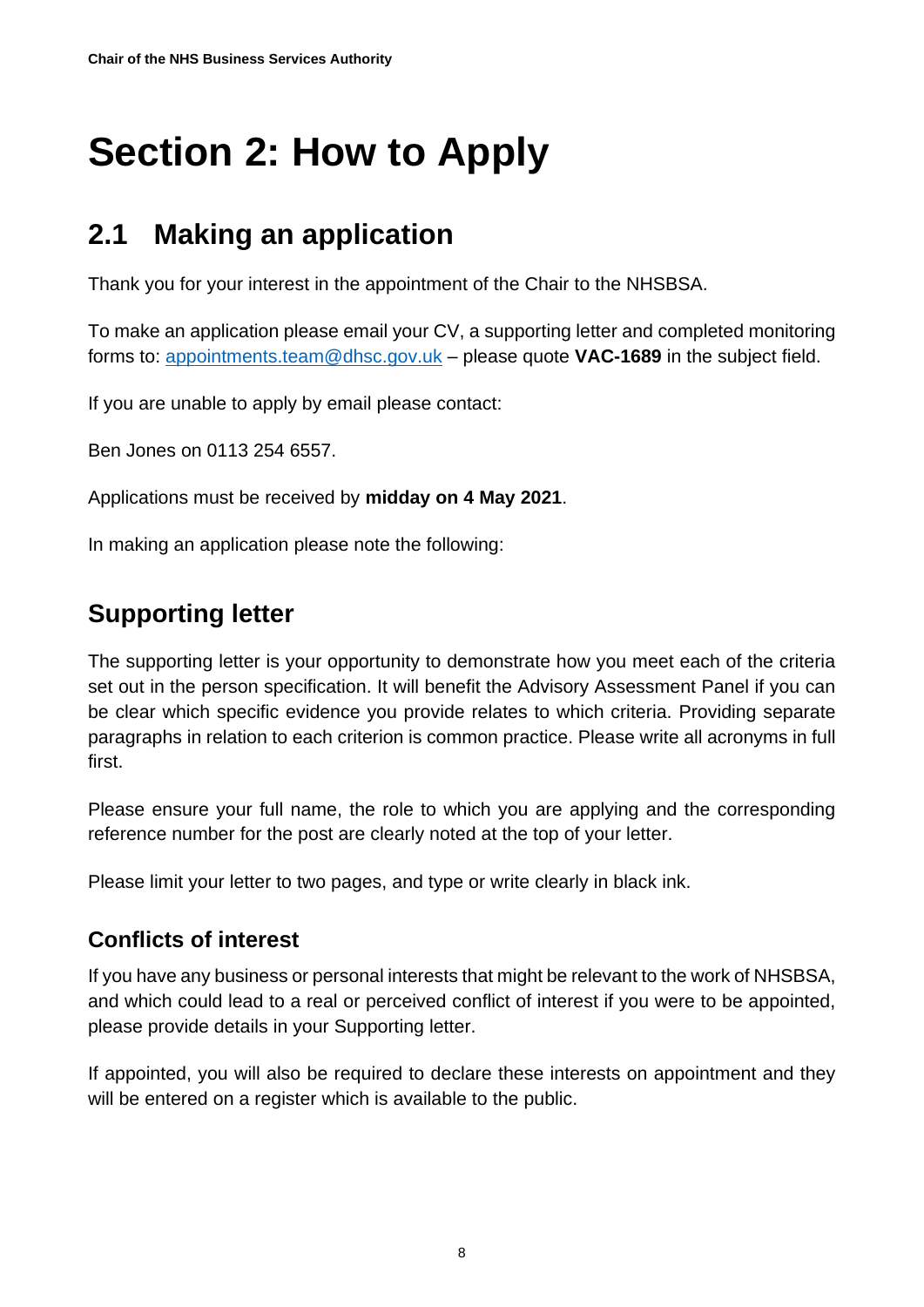#### **Standards in public life and ensuring public confidence**

Given the nature of public appointments, it is important that those appointed as members of public bodies maintain the confidence of the public and Government. If there are any issues in your personal or professional history (including any convictions or bankruptcy) that could, if you were appointed, be misconstrued, cause embarrassment to Ministers or NHSBSA or cause public confidence in the appointment to be jeopardised, it is important that you bring them to the attention of the Assessment Panel and provide details of the issue/s in your Supporting letter. In considering whether you wish to declare any issues, you should also reflect on any public statements you have made, including through social media and blogs. Due Diligence may be carried out on any publicly available information and shared with the Advisory Assessment Panel.

The panel may explore any issues you declare with you before they make a recommendation on the appointment.

Failure to disclose such information could result in an appointment being terminated, as those who hold public appointments are expected to demonstrate the highest standards of corporate and personal conduct and are required to subscribe to the Code of Conduct for Board Members of Public Bodies, as part of agreeing to the terms and conditions of appointment. You can access this document at:

#### [https://www.gov.uk/government/publications/board-members-of-public-bodies-code-of](https://www.gov.uk/government/publications/board-members-of-public-bodies-code-of-conduct)[conduct](https://www.gov.uk/government/publications/board-members-of-public-bodies-code-of-conduct)

There are also circumstances in which individuals may not be considered for appointment, due to them not meeting certain eligibility criteria for appointment. For further information, please refer to **Section 2.3: Disqualification from Appointment**

If you wish to discuss any queries on conflicts, please see the contacts section.

## **CV**

Please ensure your CV includes:

- Your full name, title, home address, personal contact telephone numbers (land line and mobile), personal email address and details of any Twitter accounts and LinkedIn accounts including your Twitter handle/username.
- Similar contact details for two referees who will support your application. One referee should be the person to whom you are/were accountable in your current/most recent appointment or position of employment. Please indicate the relationship of each referee to you. References will be requested for short-listed candidates prior to interview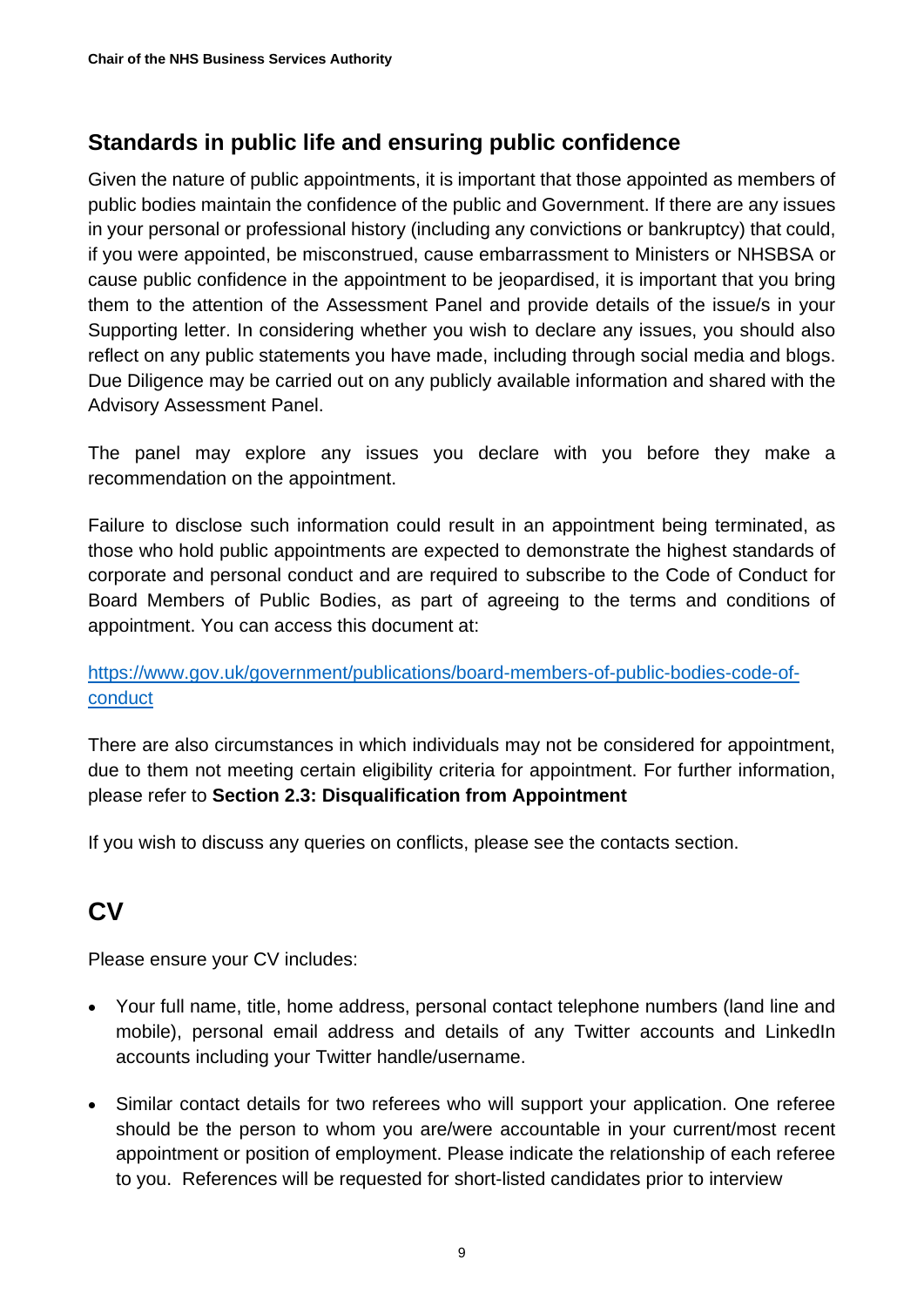• Brief details of your current or most recent post and the dates you occupied this role. Please identify any past or present Ministerial appointments.

### **Monitoring form**

Please complete the monitoring form. Diversity monitoring information will not be seen by the Advisory Assessment Panel assessing your application.

Political activity information is primarily for monitoring purposes only, however if you are shortlisted for interview, this information will be shared with the selection panel. The reason for this is that it is appreciated that such activities may have given you relevant skills, including experience gained from committee work, collective decision-making, resolving conflict and public speaking. If you have had such experience and you consider it relevant to your application for this post, you should also take the opportunity to include it separately in your supporting statement. If possible, you should not, however, identify the relevant political party in your statement.

If you are appointed to this role, please note that any political activity you declare will be published in accordance with the Governance Code on Public Appointments.

## **Disability Confident Scheme**

The Department of Health and Social Care values and promotes diversity and is committed to equality of opportunity for all and to the appointment of disabled people. As part of the Disability Confident Scheme (DCS), we guarantee an interview to anyone with a disability who applies under the Scheme and whose application meets the essential criteria for the post.

#### **What do we mean by a disability?**

To be eligible for the Disability Confident Scheme you must have a disability or long-term health condition, which could be physical, sensory or mental and must be expected to last for at least 12 months. You do not have to be registered as a disabled person to apply under this scheme.

If you wish to apply under the DCS please complete section E of the Monitoring form and return it with your application.

All applications will be acknowledged by email after the closing date.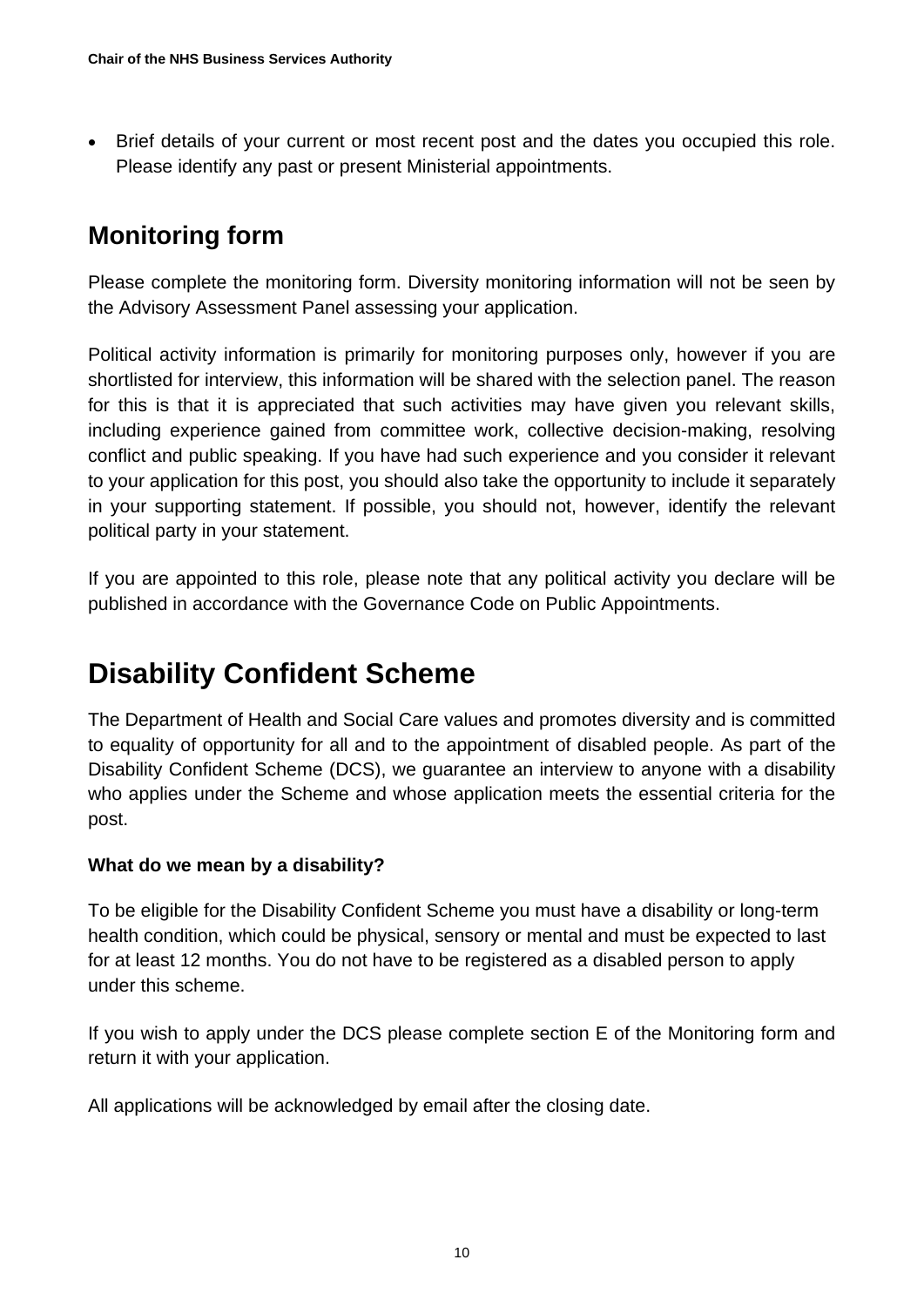### **Contacts**

For further information regarding the selection process, please contact:

Ben Jones, Appointments Team

Tel: 0113 254 6557

Email: [ben.jones1@dhsc.gov.uk](mailto:ben.jones1@dhsc.gov.uk)

For further information regarding the role of the NHSBSA and the role of Chair please contact, Nigel Zaman

Email: [nigel.zaman@dhsc.gov.uk](mailto:nigel.zaman@dhsc.gov.uk)

Please quote reference **VAC-1689** on all correspondence.

If you choose to apply, we would like to thank you in advance for your time and effort in making an application.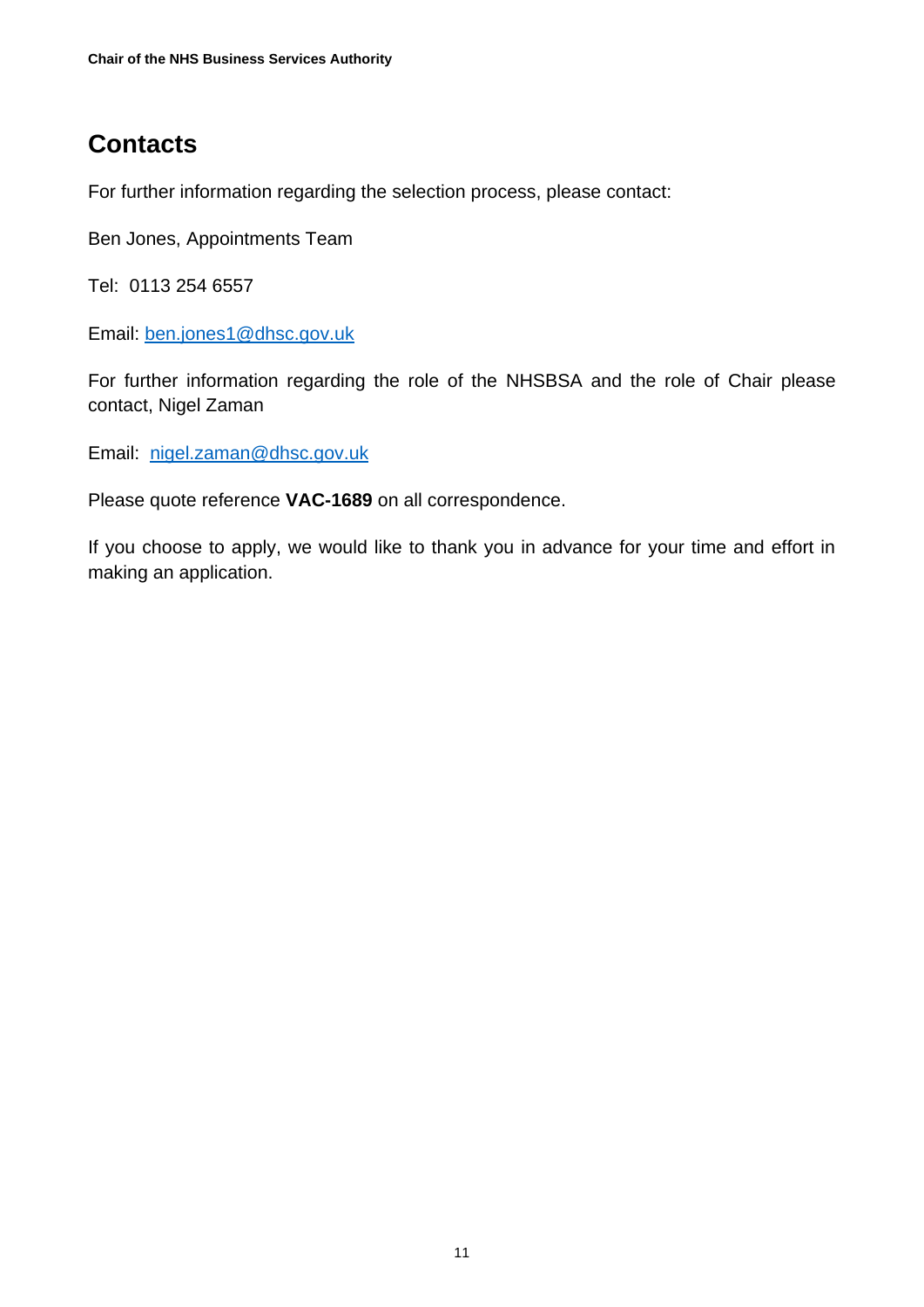## <span id="page-11-0"></span>**2.2 The Selection Process**

The Department of Health and Social Care Appointments and Honours Team will deal with your application as quickly as possible and will advise you of the likely timetable at each stage.

Timetable:

- Closing date: Midday on 4 May 2021
- Shortlisting complete: by 19 May 2021
- Interviews held: 18 June

The selection panel will be:

- Steve Oldfield, DHSC senior sponsor for NHSBSA as Panel Chair
- Matthew Gould, CEO of NHSX
- Dame Moira Gibb Independent Panel Member

The Independent Panel Member is independent of both the Department of Health and Social Care and NHSBSA.

The Governance Code on Public Appointments requires all Advisory Assessment Panel members to declare any political activity within the last five years. All panel members have declared that they have not taken part in any political activity within the last five years.

After the closing date for applications:

- The Department of Health and Social Care may commission a pre-assessment of candidate applications which would then be provided to the Panel for consideration and to inform the shortlisting process. By applying, you are agreeing to your application being shared with another party for pre-assessment. The pre-assessor and the panel are reliant on the information you provide in your CV and supporting letter to assess whether you have the skills and experience required. Please ensure that you provide evidence to support how you meet all the essential criteria. It is the responsibility of the panel to determine who it believes best meet the criteria for the role, and who will be invited to interview.
- Interviews will be held on 18 June 2021.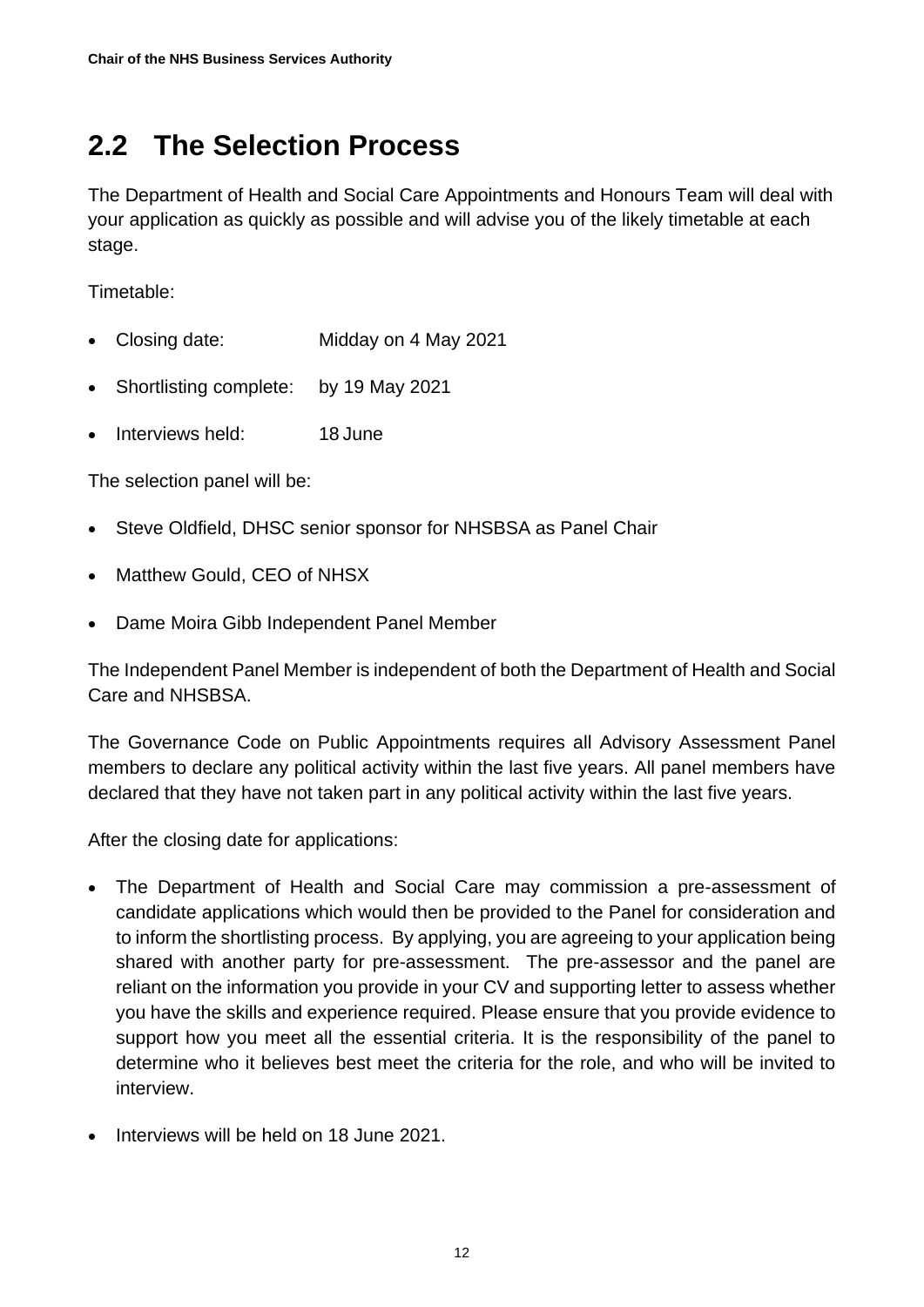- The Advisory Assessment Panel will select for interview only the strongest applicants who it feels have demonstrated that they best meet the criteria set out in the person specification. However, if you have applied under the DCS and you meet all the essential criteria, then you will also be invited for interview
- If you are invited to interview and if you are unable to attend on the set date, then an alternative date can only be offered at the discretion of the Advisory Assessment Panel
- The Appointments Team will email to let you know whether you have been invited to be interviewed. It is our intention that interviews will take place online via Microsoft teams if not they will be held at a central London location.
- If invited to interview, the Advisory Assessment Panel may invite you to make a brief presentation at the start of the interview and will go on to question you about your skills and experience, including asking specific questions to assess whether you meet the criteria set out for the post
- The Advisory Assessment Panel will also explore with candidates any potential conflicts of interest or any other issues arising from candidate's personal and professional history which may impact on an appointment decision (see section 2.1 for further details).
- Candidates who the panel believe are 'appointable', will be recommended to Ministers who will make the final decision. Ministers may choose to meet with shortlisted candidates, before or after interview, before making a decision. Candidates should therefore be prepared for a short time gap between interview and a final appointment decision being made. Candidates who have been interviewed will be kept informed of progress.
- If you are successful, you will receive a letter from Ministers appointing you as the Chair of the NHSBSA, which will confirm the terms on which the appointment is offered
- **Please note that due to the volume of applications that are received it is not possible to routinely provide feedback to those not shortlisted for interview**
- if you apply under the Disability Confident Scheme and you are not shortlisted for interview, we can provide a summary of the assessment of your written application, if you choose to request feedback
- If you are unsuccessful at interview, you will be notified by the Appointments Team. We appreciate it takes a lot of time and effort to apply for roles, and prepare for and attend an interview, and that feedback is a valuable part of the process. Following interviews, the letter which confirms the outcome of the appointment process will provide the details of who you may approach for feedback on your interview and application, if you so wish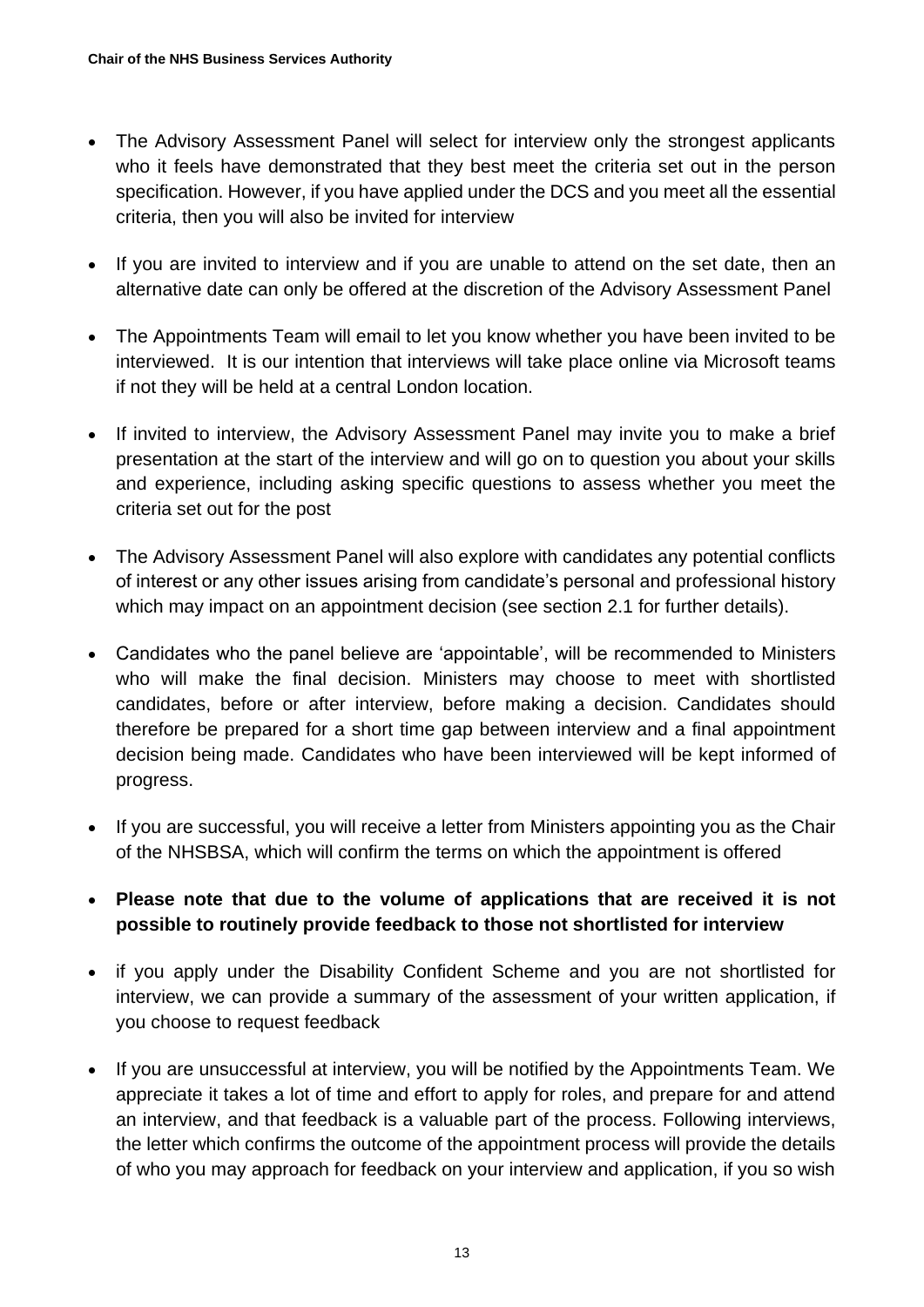• For further information on how we will manage the personal information that you have provided to us through your application, see **Section 2.4**

#### **Queries**

For queries about your application, please contact Ben Jones on [ben.jones1@dhsc.gov.uk](mailto:ben.jones1@dhsc.gov.uk)

#### **Standards in public life**

You will be expected to demonstrate high standards of corporate and personal conduct. All successful candidates will be asked to subscribe to the Code of Conduct for Board Members of Public Bodies, you can access this document at: [https://www.gov.uk/government/publications/board-members-of-public-bodies-code-of](https://www.gov.uk/government/publications/board-members-of-public-bodies-code-of-conduct)[conduct](https://www.gov.uk/government/publications/board-members-of-public-bodies-code-of-conduct)

#### **Diversity and equality of opportunity**

The Department of Health and Social Care values and promotes diversity and encourage applications from all sections of the community.

#### **Governance Code on Public Appointments**

The Governance Code on Public Appointments, published by the Cabinet Office, sets out the principles that should underpin all public appointments. The Governance Code can be found at [https://www.gov.uk/government/publications/governance-code-for-public](https://www.gov.uk/government/publications/governance-code-for-public-appointments)[appointments](https://www.gov.uk/government/publications/governance-code-for-public-appointments)

#### **If you are not completely satisfied**

The Department of Health and Social Care will aim to process all applications as quickly as possible and to treat all applicants with courtesy. If you have any complaints about the way your application has been handled, please contact Sally Brough-Hirst at [sally.brough](mailto:sally.brough-hirst@dhsc.gov.uk)[hirst@dhsc.gov.uk](mailto:sally.brough-hirst@dhsc.gov.uk)

If after receiving a comprehensive response from the Department you are still concerned, you can write to the Commissioner for Public Appointments. Please contact:

The Commissioner for Public Appointments 1 Horse Guards Road London SW1A 2HQ Tel: 0207 271 8938 Email: [publicappointments@csc.gov.uk](mailto:publicappointments@csc.gsi.gov.uk)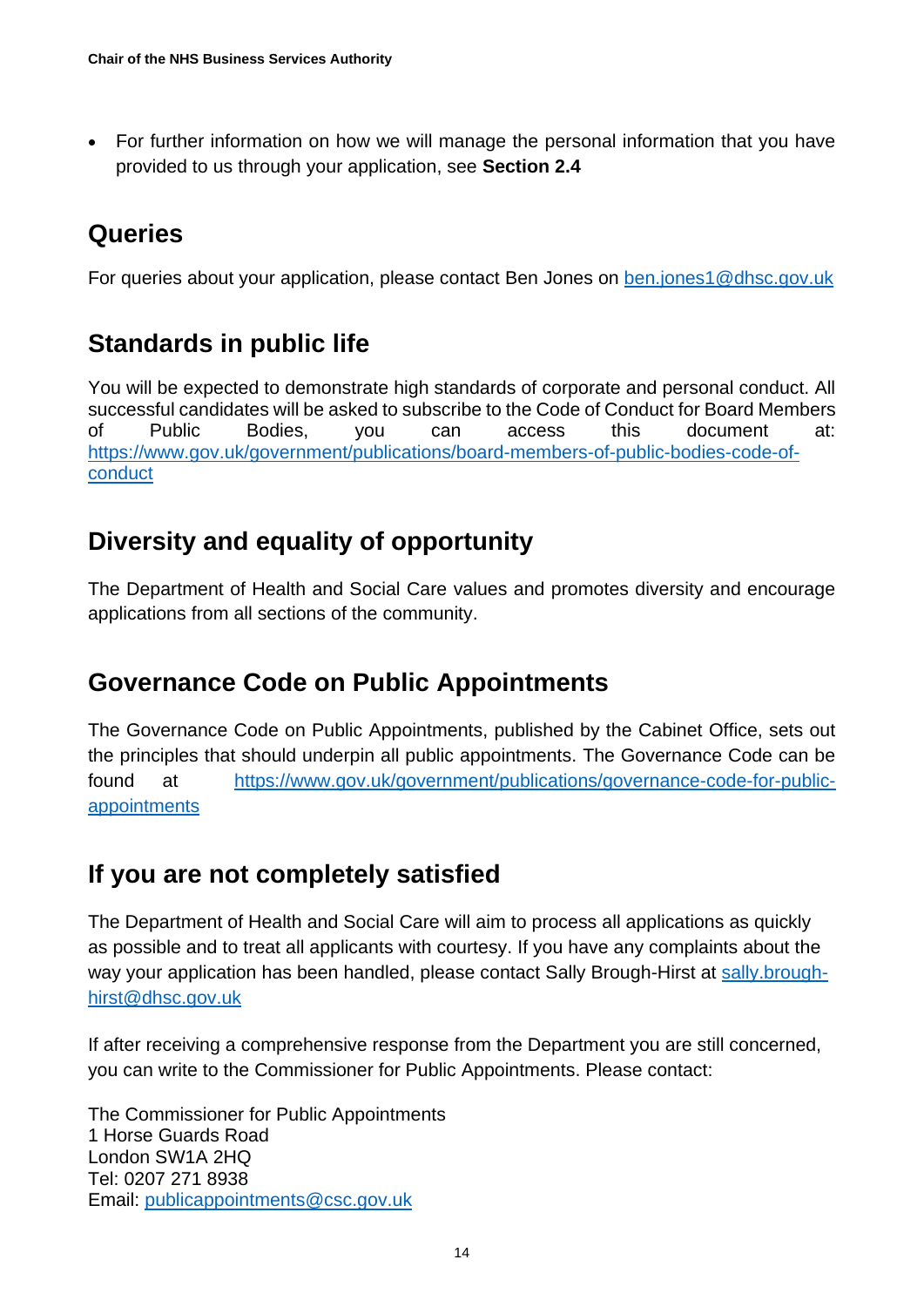## <span id="page-14-0"></span> **2.3 Disqualification from Appointment**

The NHSBSA is subject to disqualification criteria that is set out in the 2005 Order and the 2005 Regulations (Regulation 3) which states:

3. — (1) Subject to regulation 4 (cessation of disqualification), a person shall be disqualified for appointment as the chair or as a non-officer member if—

- (a) He/she has, within the preceding five years, been convicted in the United Kingdom of any offence or convicted elsewhere of an offence which, if committed in any part of the United Kingdom would constitute a criminal offence in that part, and in either case has been sentenced to a period of imprisonment (whether suspended or not) for a period of not less than three months without the option of a fine, and the conviction has not been quashed on appeal;
- (b) He/she is the subject of a bankruptcy restrictions order or an interim bankruptcy restrictions order (1);
- (c) He/she has been dismissed within the previous five years, otherwise than by reason of redundancy, from any paid employment with a health service body;
- (d) He/she is a person whose tenure of office as the chair, a member, a director or a governor of a health service body has been terminated on the grounds that—
	- (i) it was not in the interests of, or conducive to the good management of, the health service body or of the health service that he/she should continue to hold that office,
	- (ii) he/she failed, without reasonable cause, to attend any meeting of that health service body for three successive meetings, or
	- (iii) he/she failed to declare a pecuniary interest or withdraw from consideration of any matter in respect of which he had a pecuniary interest;

#### he/she—

- (i) is the subject of a national NHS disqualification,
- (ii) was refused nomination or approval to fill a vacancy for a medical practitioner pursuant to regulations made under section 29B (2A) of the Act and was not subsequently nominated or approved or included in a primary care list (2),
- (iii) has been refused admission to a primary care list on grounds corresponding to the conditions referred to in section 49F (2), (3) or (4) of the Act (3) and has not subsequently been included in a primary care list,
- (iv) is conditionally included in a primary care list (4),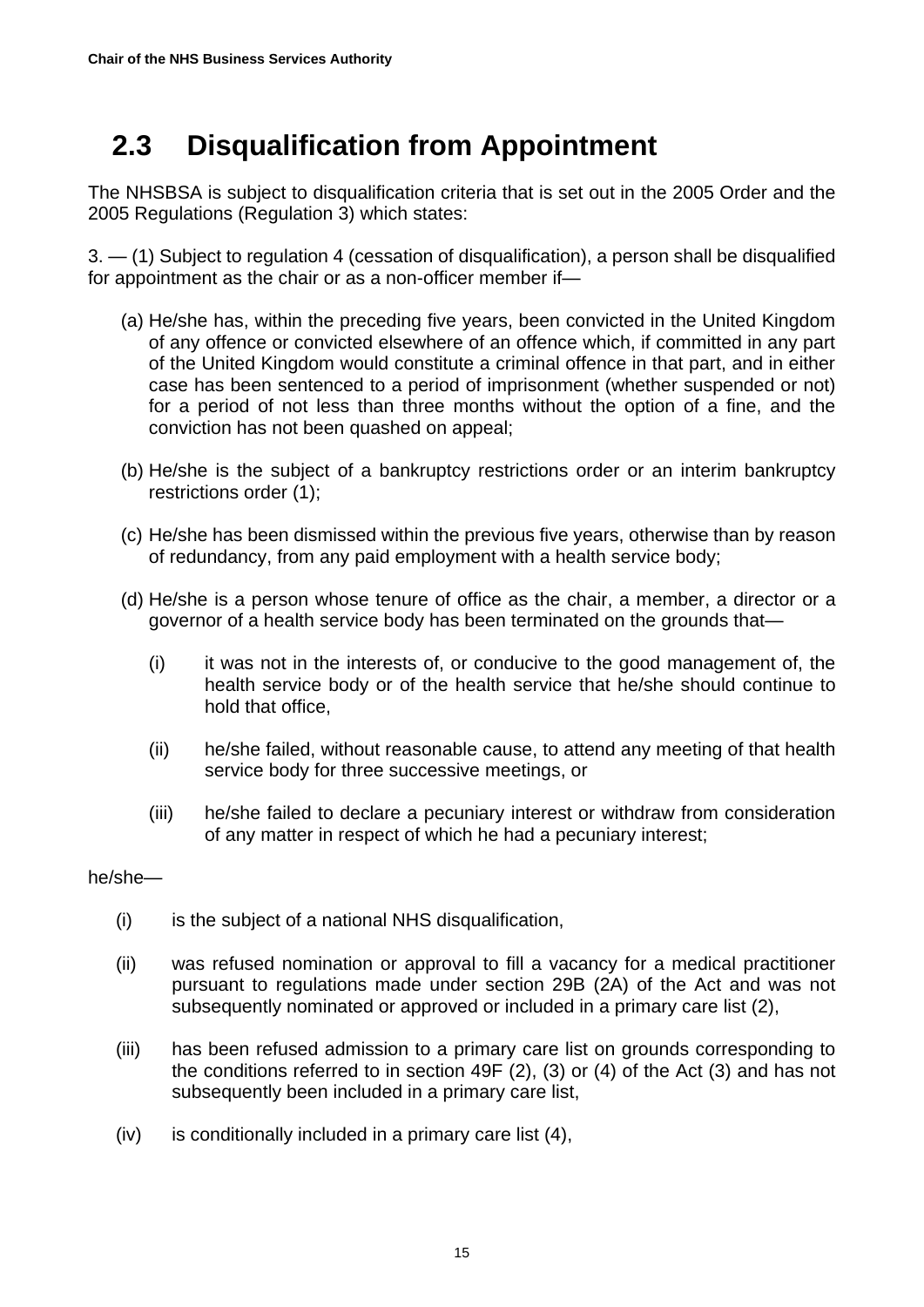- (v) has been removed from a primary care list on any of the grounds set out in section 49F (2), (3) or (4) of the Act or by a direction of the NHS Tribunal and has not subsequently been included in such a list,
- (vi) is contingently removed from a primary care list (5), or
- (vii) is suspended from a primary care list (6) or treated as so suspended by virtue of regulation

6. (2) of the Abolition of the National Health Service Tribunal (Consequential Provisions) Regulations 2001 or regulation 6(2) of the Abolition of the National Health Service Tribunal (Consequential Provisions) Regulations 2002, and in this sub-paragraph any reference to a provision in the Act includes a reference to the provision corresponding to that provision in legislation relating to Scotland and Northern Ireland;

- (e) he/she is subject to a disqualification order under the Company Directors Disqualification Act 1986(7), the Companies (Northern Ireland) Order 1986(8) or to an order made under section 429(2)(b) of the Insolvency Act 1986(9) (disabilities on revocation of administration order against an individual);
- (f) he/she has been—
	- (i) removed from the office of charity trustee or trustee for a charity by an order made by the Charity Commissioners or the High Court on the grounds of any misconduct or mismanagement in the administration of the charity for which he/she was responsible or to which he/she was privy, or which he/she, by his/her conduct, contributed to or facilitated, or
	- (ii) removed under section 7 of the Law Reform (Miscellaneous Provisions) (Scotland) Act 1990(10) (powers of Court of Session to deal with management of charities) from being concerned in the management or control of any body;
- (g) he/she is the chair or another member of the Independent Regulator of NHS foundation trusts;
	- (i) he/she is a member of the NHS Pension Scheme unless he/she is in receipt of benefits under the Scheme and is no longer eligible to contribute to the Scheme;

(2) For the purposes of paragraph (1) (a), the date of conviction shall be deemed to be the date on which the ordinary period allowed for making an appeal or application with respect to the conviction expires or, if such an appeal or application is made, the date on which the appeal or application is finally disposed of or abandoned or fails by reason of its not being prosecuted.

(3) For the purposes of paragraph (1) (c), a person shall not be treated as having been in paid employment by reason only of his having been the chair or a non-officer member of, or in the case of an NHS trust, the chair or a non-executive director of, or in the case of an NHS foundation trust, the chair, a governor or a non-executive director of, the health service body in question.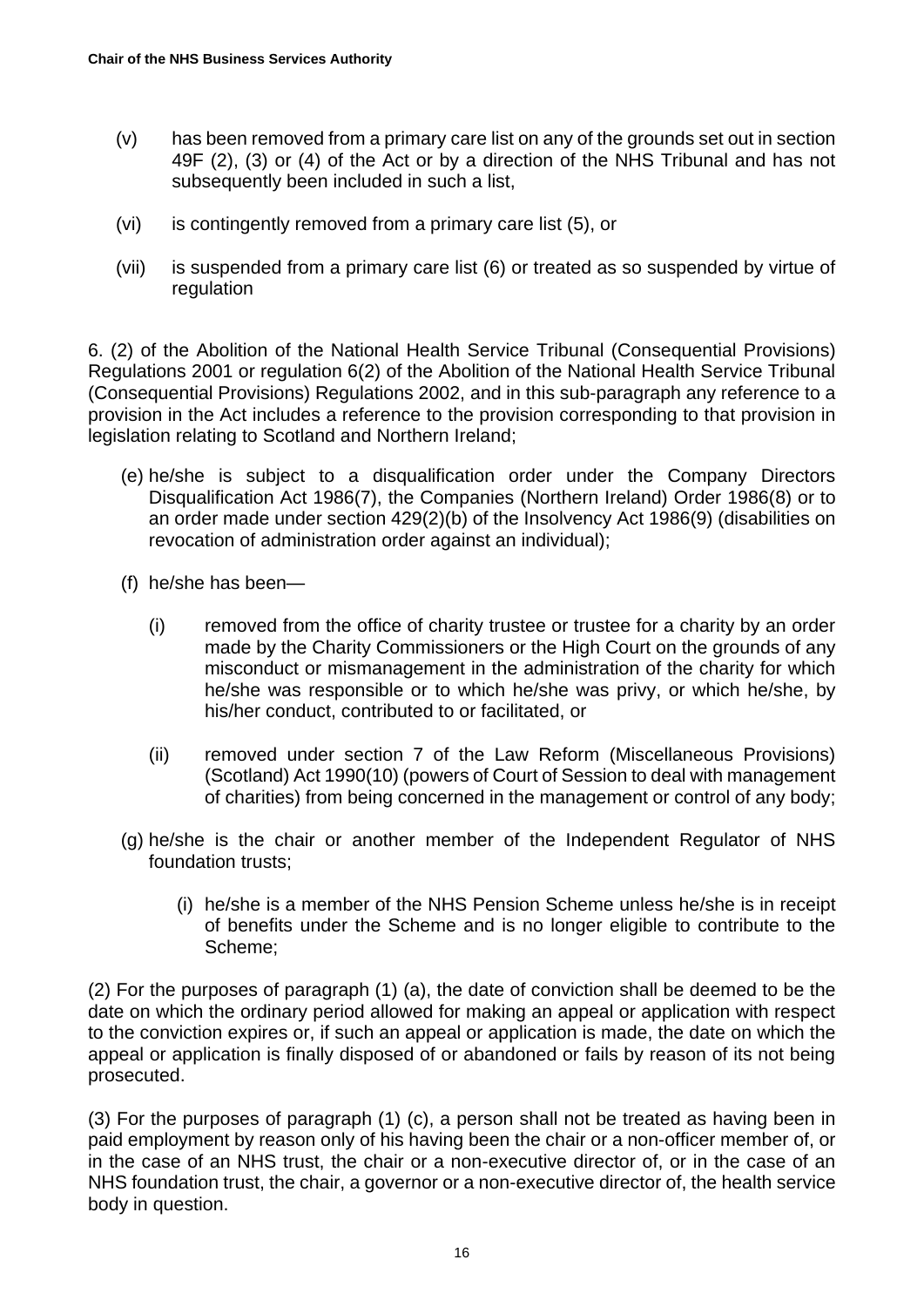Please also note that you are disqualified from appointment to a role of Chair at NHSBSA, unless you are willing to stand down from your current role, if you are:

- Chair, or a non-officer member at the Independent Regulator (Monitor) of NHS foundations trusts and the NHS Trust Development Authority (NHS Improvement)
- Chair, or a non-officer member at the NHS Counter Fraud Authority
- Chair, or Non-Executive Director of an NHS Trust
- Chair, or Non-Executive Director of NHS England
- Chair, or Non-Executive Director of another Special Health Authority
- Chair, or Non-Executive Director of the National Institute for Health and Care Excellence
- Chair, or Non-Executive Director of NHS Digital
- Chair, or Non-Executive Director of Health Education England
- Chair, or Non-Executive Director of the Health Research Authority
- Chair, or Non-Executive Director of a local health board
- Chair, or Member of the governing body of a Clinical Commissioning Group

Further advice about Disqualification from Appointment can be provided by contacting Mark Dibble on Tel: 0191 244 6468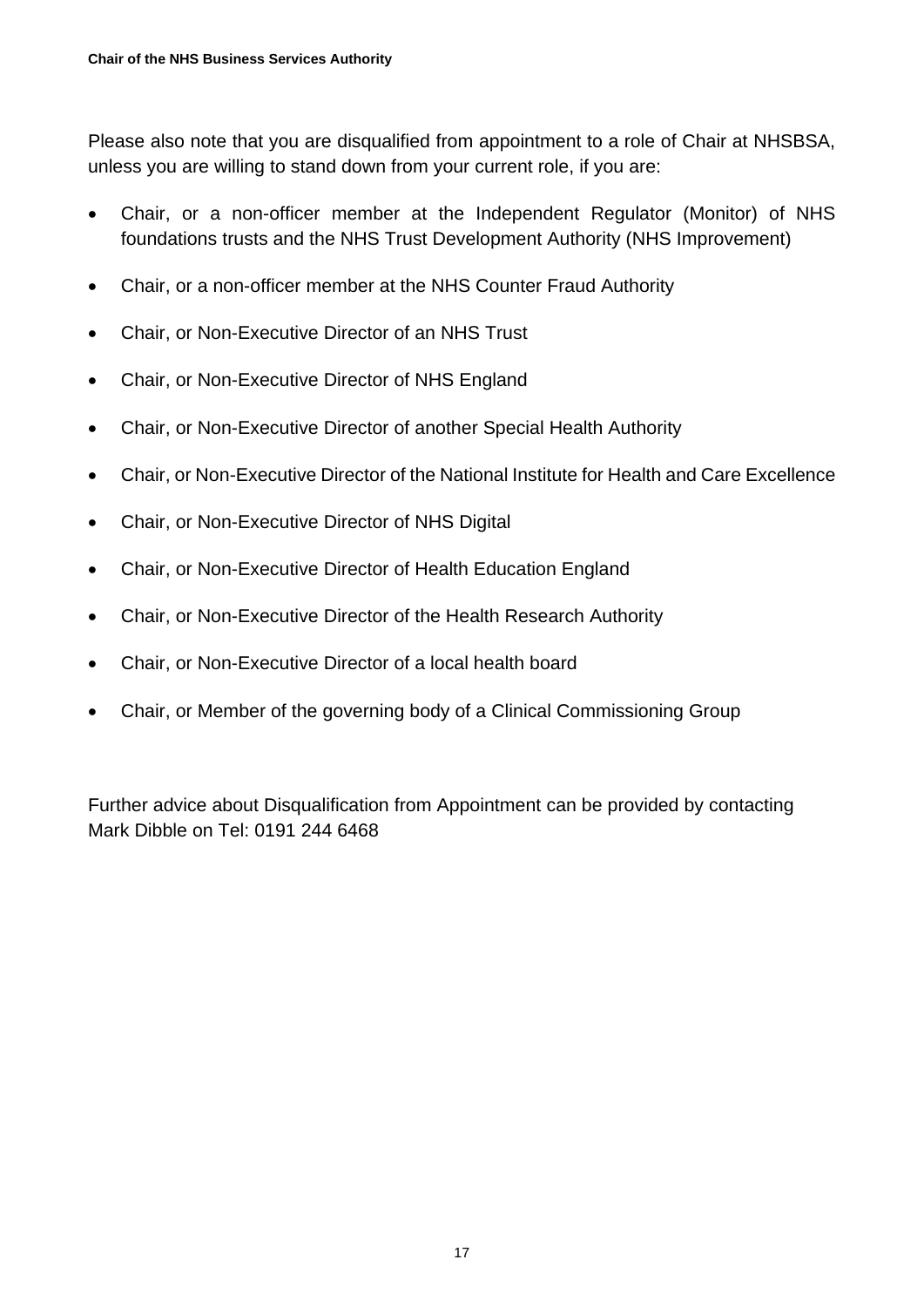## <span id="page-17-0"></span>**2.4 How we will manage your personal information**

Your personal information will be held in accordance with the Data Protection Act 2018. You will not receive unsolicited paper or electronic mail because of sending the Department of Health and Social Care any personal information. No personal information will be passed on to third parties for commercial purposes.

When we ask you for personal information, we promise we will:

- Only ask for what we need, and not collect too much or irrelevant information
- Ensure you know why we need it
- Protect it and insofar as is possible, make sure nobody has access to it who shouldn't
- Ensure you know what choice you have about giving us information
- Make sure we don't keep it longer than necessary
- Only use your information for the purposes you have authorised

We ask that you:

- Provide us with accurate information
- Inform us as soon as possible of any changes or if you notice mistakes in the information, we hold about you

If you apply for a post, we will share some of the information you provide with the members of the selection panel for the post to which you are applying, so that your CV and supporting letter can be assessed.

The diversity information you provide will not be used in the selection process and will therefore not be shared with the Advisory Assessment Panel assessing your application at any stage. However, panels may review the political activity response at the interview stage. This in no way acts as a bar to appointment. Further information on this is provided in the attached Monitoring form.

The Commissioner for Public Appointments regulates and monitors appointments to public bodies to ensure procedures are fair. The Department of Health and Social Care is required by the Commissioner for Public Appointments to retain information about the people who apply for public appointments within his remit and make this information available to him for audit purposes, if requested to do so. Information you provide in your application may therefore be made available to the Commissioner for Public Appointments and the